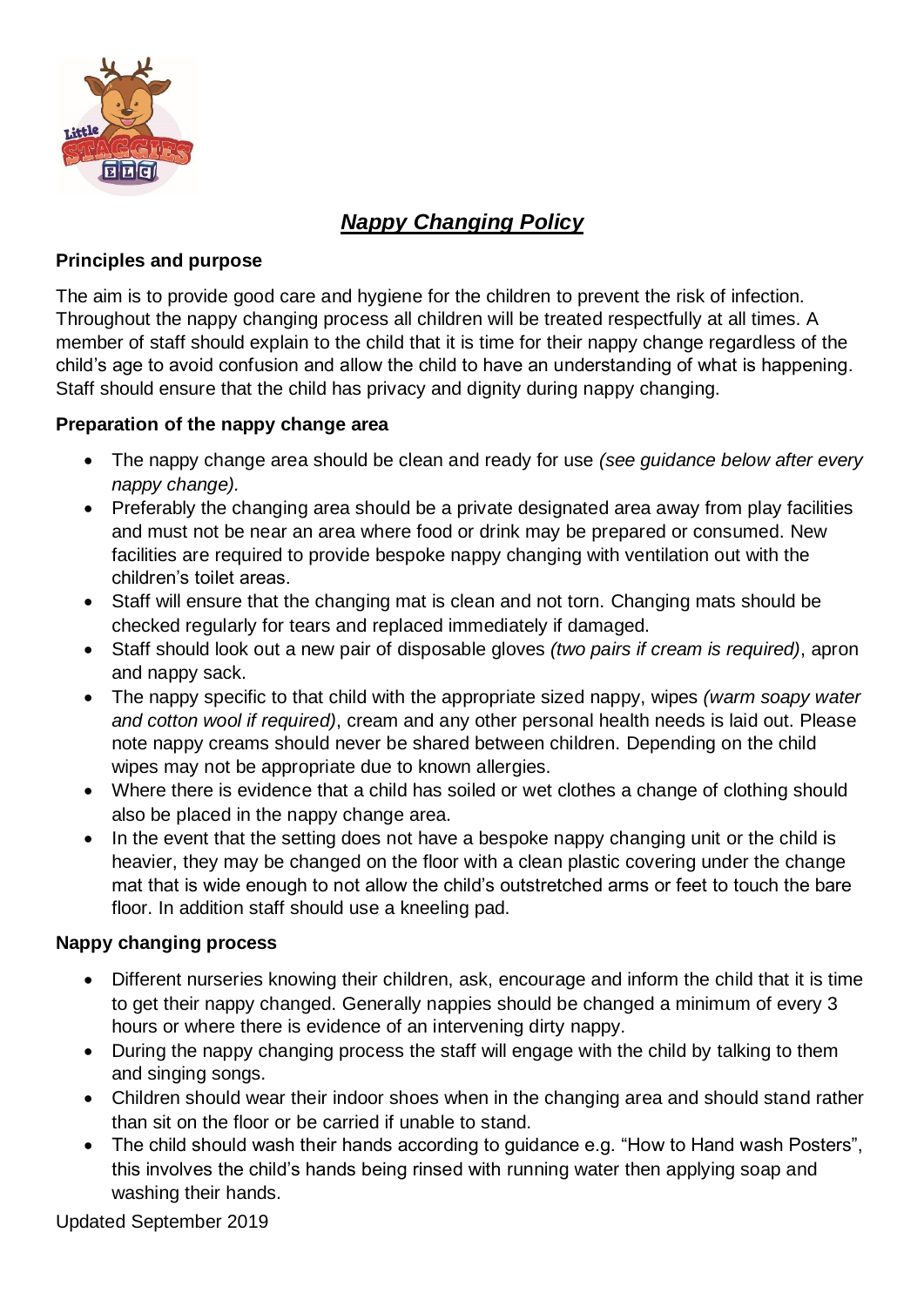- The staff member will put on a clean apron and gloves. (Double gloved if soiled/require cream)
- The child should then be lifted(baby) or walk using the steps on to the changing mat
- The staff member will pull down any clothing and undo the child's vest, ensuring it is away from the nappy area.
- The child's wet/soiled nappy should be removed and placed in the nappy sack
- The child will be cleaned using the wet wipes or warm soapy water and cotton wool as required. Used wipes and cotton wool should be placed in the nappy sack. The child should be cleaned from the front to the back of their bottom.
- When the child is cleaned thoroughly the staff member's gloves should be removed and placed in the nappy sack along with the hygiene paper.
- Second pair of gloves should be then applied
- The child's legs should be lifted gently to place the new nappy under the child's bottom and cream applied if required. The second pair of gloves to be put in the nappy sack.
- The child's nappy will be securely fitted checking for good fit, no spaces for leakage but not tight. The child's vest and clothes should be put on.
- The staff member should remove their apron and put in the nappy sack. The nappy sack is tied and can be disposed of at this time into a nappy chute if not away from the changing mat, as the child should not be left alone at any time. If using a nappy changing canister or secure, marked, lid bin the tied nappy sack can be disposed of later at clean up.
- The child should be placed on the floor to stand or if unable to stand be carried to the washbasins to wash their hands rinsing under running water before applying the soap. The staff member should also wash their hands.
- The child should then be taken back to the playroom.

## **Cleaning after Nappy Change**

- Upon returning to the changing mat the staff should dispose of the nappy sack in canister or secure, marked, lid bin.
- The changing mat and changing area should be cleaned using cleaning solution e.g. multipurpose cleaner, other cleaning that provide anti-bacterial agents and dried with a clean paper towel and disposed of in the hand towel bins after every change.
- Staff member should then wash their hands according to the guidelines for hand washing in the separate hand wash sink.

## **Recording Nappy Change**

- All nappy changes should be recorded immediately after the changing procedure. This enables a record for staff to check individual children and feedback daily to parents.
- In the event a child has a rash or displays abnormal discharge this should be recorded and reported to their line manager.
- Parents should be informed of nappy rash or any abnormal issues to enable them to seek medical advice if required.
- The nappy change area should be checked regularly for cleanliness, any damage to change mats and any issues reported to the line management for attention.

## **Final Word**

• Remember to try and make the child's experience of nappy changing a good one by interacting with the child, asking questions, singing sings, playing games and chatting to them. This is an ideal opportunity to spend time on a one to one with the child.

Updated September 2019